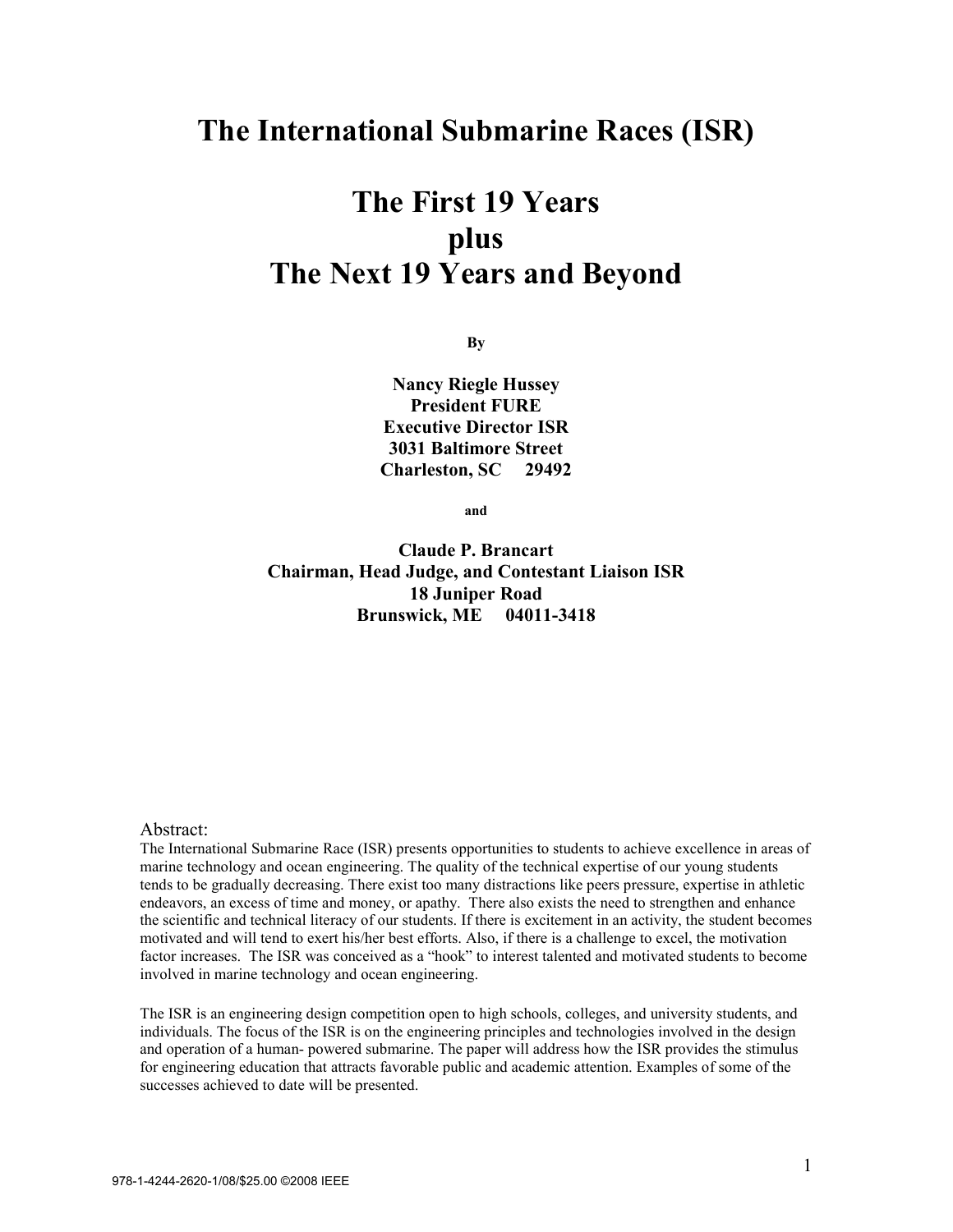# **The First 19 Years**

## **Overview**

The ISR exists as a means to interest and educate young people in specific marine-oriented technologies. Education yields the best results when you have a student willing to learn and an effective teaching program. A student becomes willing when his or her interest is stimulated and the desire to learn is motivated. The ISR facilitates the educational process by providing a challenge: to design, build and operate a one- or two-person, human-powered submersible on an underwater course. The ISR program provides an opportunity to excel in the validation of a technology, and also offers access to known technology, like software programs and analysis tools, and previous human-powered submarine designs. As the process of the past nine design competitions has evolved, the ISR education program appears to be working.

## **Rational**

There is a continuing need to improve the efficiency of hydrodynamics, propulsion, and life support systems for small, subsea vehicles. Profound lessons may be learned through the process of designing, building and operating an "optimized design." The rules of this competition restrict the vehicle's power to human power, thus focusing attention on maximizing the vehicle's design and its life support system.

## **In The Beginning**

Human-powered submarines have been with us a long time. In 1776, during the Revolutionary War, the *Turtle*, powered by Staff Sergeant Ezra Lea, attempted to sink a British flagship, HMS *Eagle*, in New York City harbor with an explosive charge to be delivered through a hole drilled in the hull. The mission failed because of the copper cladding, but the submarine worked. During the Civil War, the CSA *H. L. Hunley*, crewed by nine men, sank the USS *Housatonic* during its blockade of Charleston harbor in 1864. The mission was successful, but all were lost, apparently as a result of the explosion. Both the *Turtle* and the *Hunley* were human-powered and considered to incorporate the latest advances in the technology.

The ISR submarines are "wet": i.e., the occupants breathe via Self-Contained Underwater Breathing Apparatus (SCUBA), a capability not available at the time of the *Turtle* or *Hunley.* SCUBA reduces the complexity of the submarine design because the hull does not need to be a pressure vessel. However, since the submarines are free-flooding, the issues of buoyancy, and weight to be propulsed forward are added challenges.

There have been isolated instances when creative individuals have designed and built human-powered submarines, but no opportunity was available for them to present the capability or interact with their peers in competition. This situation changed when Henry A. "Hap" Perry introduced the concept of the humanpowered submarine races. He had always been interested in underwater vehicles, an interest he pursued with the Perry Oceanographic Company, building manned submersibles, some with lock-out capabilities. He was also the builder of many wet submarines for underwater sports enthusiasts and the movie industry such as the vehicle James Bond 007 used in *Thunderball*.

In the mid-80's, Hap Perry approached the Department of Ocean Engineering at Florida Atlantic University (FAU) to form a joint venture to race human-powered submarines. The H. A. Perry Foundation would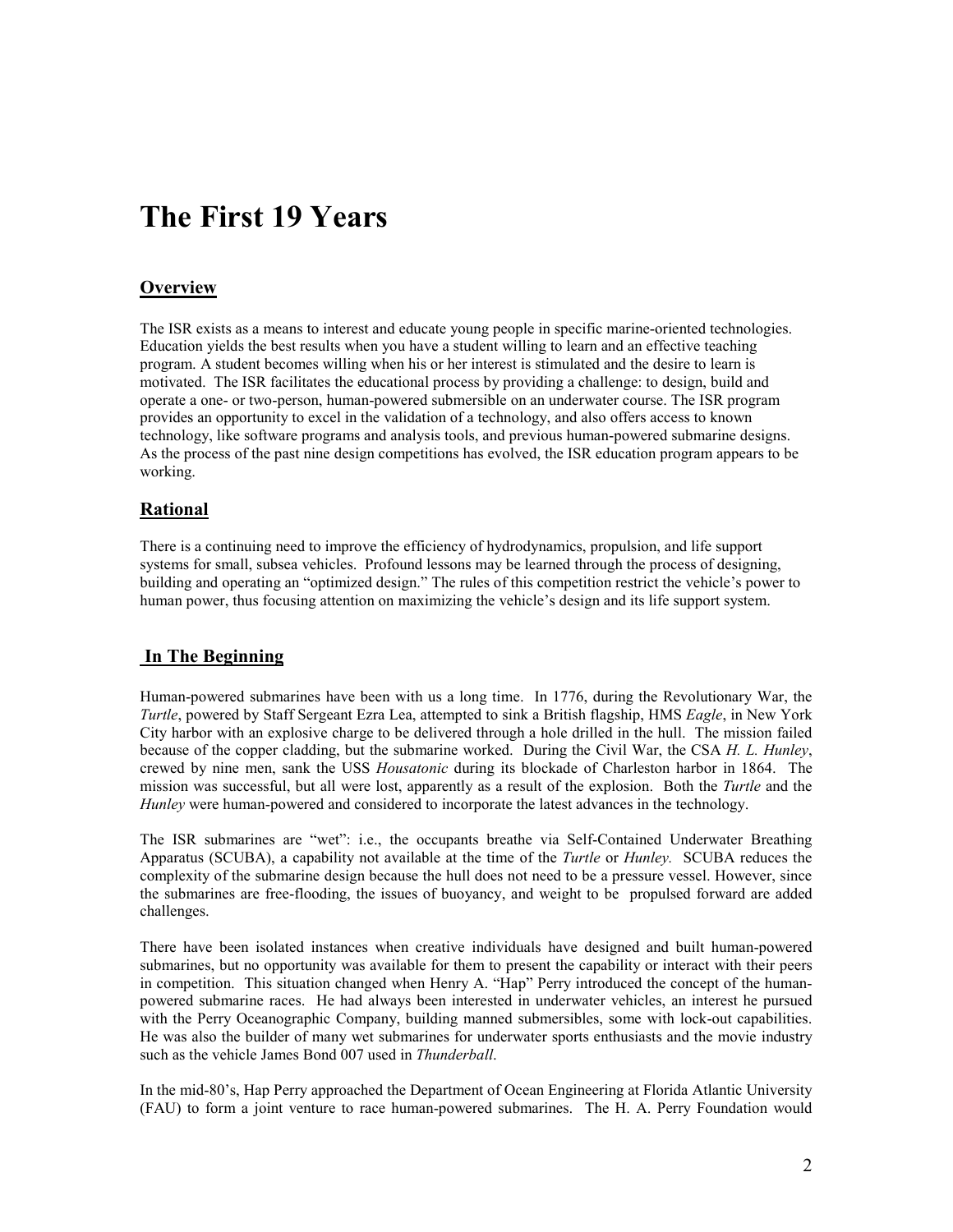provide management and financial support; FAU, technical guidance and logistical support for operations. Also required for the success of the race would be the dedicated support of volunteers. The object of the competition would be to foster technical advances in undersea vehicle hydrodynamic, propulsion, and lifesupport systems.

The original idea was simply to conduct some races among four or five submarines, with a few spectators; but coverage by media like a *National Geographic Explorer* program, and press coverage in *The Wall Street Journal,* and other media resulted in a new creation, the International Submarine Races. The ISR started to develop its own personality and required nurturing, control, and development. Now the challenge became to develop the event to promote education, create a design competition to validate the submarine designs and construction, and establish a structure to quantify the designs with awards.

The concept behind the ISR was that teams would form to develop human-powered submarines, compete with one another, stimulate interest, and increase public awareness of the challenges people face in working in and exploring the ocean depths. The fact that an event existed for controlled competitions assisted the teams in stimulating interest in their communities, whether universities, schools, corporations, or others. Universities and schools, even at the high school level, were supportive of the effort because it presented an engineering challenge for their students. The students could get involved in structural hull design, construction methods and materials, hydrodynamics, navigation, maneuvering and control issues, ergonomics, the safety aspects of SCUBA, and operation in a very small enclosure. The ISR provided the impetus for the various entities to create special educational programs for the development of humanpowered submarines. Unfortunately, the occasional university with little vision would not allow a submarine to race under its auspices, even though a team from its own engineering department might have designed and built a viable human-powered submarine. It may be some time before submarine teams are supported the way football teams are.

### **Sponsorship**

Hap Perry envisioned the creation of an opportunity to advance the development of subsea technology. For all of this to take place, financial support was essential. While the H. A. Perry Foundation was the original sponsor, defense contractors and the U.S. Navy recognize their need to help prepare future generations of ocean engineers, and have become major sponsors of the ISR. Electric Boat and Lockheed Martin are instrumental in the competition's continued growth and success.

#### **Venue: ISR at Sea**

The first and second ISR competitions were held at Riviera Beach, Singer Island, Florida, Hap Perry's "home town". It was a learning process acquiring the necessary support and organizational committee. Storm damage to the beach front at Singer Island required the ISR to locate a new site. A site selection package was developed, citing the necessary parameters.

In 1993, Fort Lauderdale bid for, won, and supported ISR 3. One-quarter mile off the beach in 20 feet of water, the submarines competed side by side around a 400 meter oval course. Unfortunately, high winds and seas forced cancellation of several days of practice and competition, causing problems for the 50 plus teams and ISR safety divers. Despite these setbacks, team morale and enthusiasm were high, and the races had demonstrated their technical and engineering merit.

After ISR 3, two significant developments occurred. The H. A. Perry Foundation decided that it was not in their best interest to continue sponsorship of the ISR. Also, the involvement of the Florida Atlantic University Department of Engineering came to an end because the funding source had with drawn. This loss, combined with spiraling logistics, high costs, and unpredictable weather and sea conditions, led to the conclusion that future ISR competitions could not be staged in open water.

#### **Venue: the ISR at the US Navy NAVSEA Carderock Division David Taylor Model Basin.**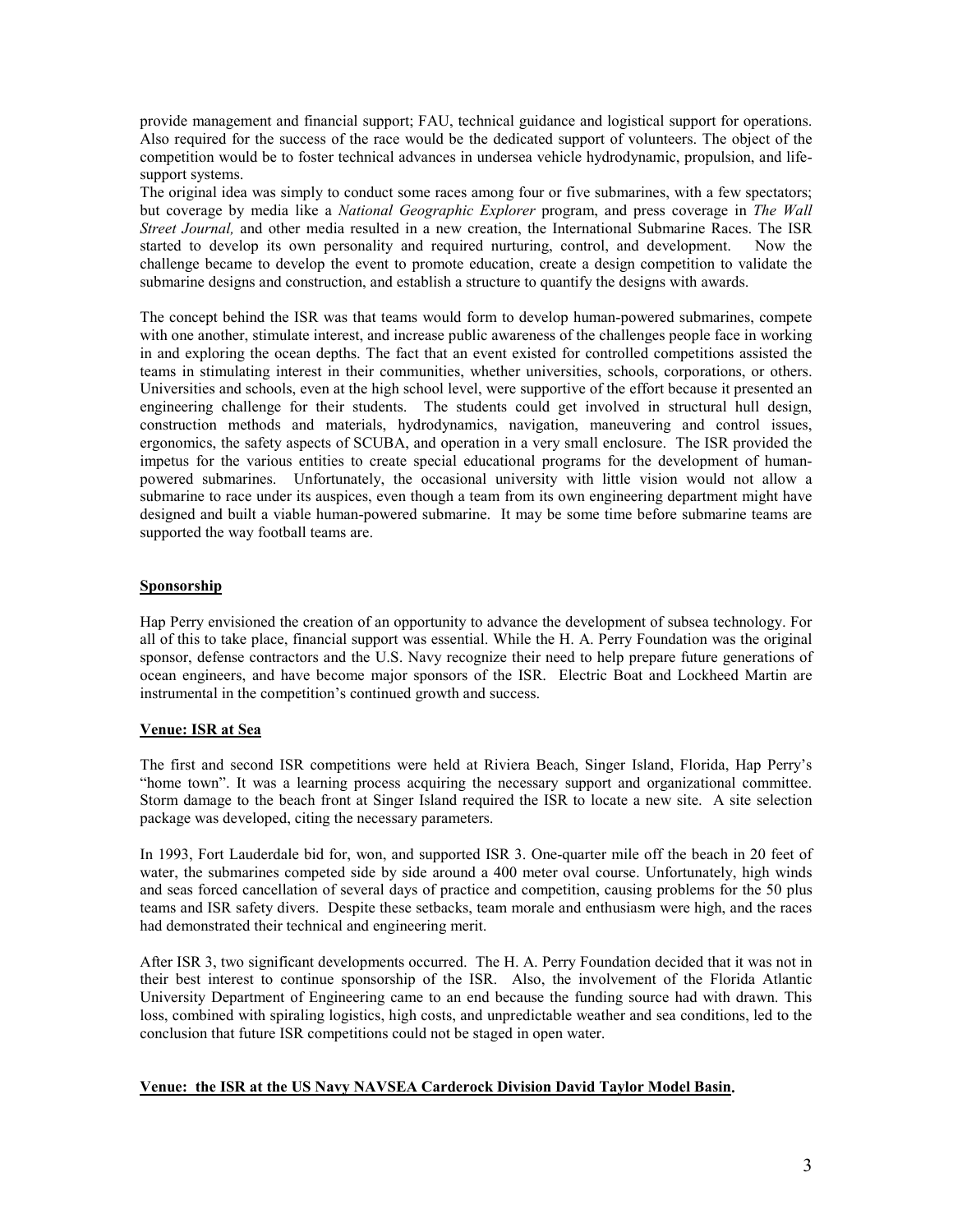The Perry Foundation transferred authority for the ISR to the Foundation for Underwater Research and Education (FURE), founded and headed by Nancy Hussey, who had been the Executive Director of the ISR since 1989. The ISR organization was restructured by a dedicated group of veteran sub- race volunteers.

Under FURE, ISR 4 was organized and conducted in December, 1995 in the controlled environment of the U.S. Navy's Naval Surface Warfare Center's Carderock Division, David Taylor Model Basin (DTMB) in Maryland. That test tank is 22 ft. deep, 51 ft. wide and 3,078 feet long. It holds 25 million gallons of water, and has proven to be an excellent venue for the human powered submarine design competition. The lift-platform at the mobilization end of the tank provides an excellent, safe space for launching submarines.

Race organizers were so pleased with the facilities and cooperation from the U. S. Navy that they elected to hold all subsequent competitions at Carderock. The 5<sup>th</sup> International Submarine Races were held June 23-27th, 1997, and human-powered records were shattered. A streamlined one-person sub, *OMER 3,* powered by a young Canadian ocean engineering student from the Ecole de Technologie Superieure, Montreal, streaked into the underwater spotlight, *OMER 3* achieved a speed of 6.97 knots (8 MPH) in a 10-meter measured timed section within a 100 meter course. Among other competitors were the first all-female crew in the nine-year history of the ISR.

ISR Organizers skipped 1999 but were back with the  $6<sup>th</sup>$  sub-race in 2001. Subsequent events were extremely successful, expanding to more colleges, universities, technical high schools, and private entrants. As the Navy and Carderock officials became increasingly comfortable with the event and confident about its details, the Navy's level of cooperation and support increased steadily. More than 150 volunteers provided resources required to conduct the races, including U.S. Navy Reserve divers and experts from the NSWC Carderock Division staff. Each commanding officer on whose watch the design competition has been held has extended a welcome hand of support, without which the ISR success could not have been possible.

To-date, the ISR events that have taken place are:

| ISR <sub>1</sub> | 1989 | Riviera Beach, Florida    | 16 submarines |
|------------------|------|---------------------------|---------------|
| ISR <sub>2</sub> | 1991 | Riviera Beach, Florida    | 38 submarines |
| ISR <sub>3</sub> | 1993 | Ft. Lauderdale, Florida   | 44 submarines |
| ISR <sub>4</sub> | 1995 | DTMB, Carderock, Maryland | 11 submarines |
| ISR <sub>5</sub> | 1997 | DTMB, Carderock, Maryland | 16 submarines |
| ISR <sub>6</sub> | 2001 | DTMB, Carderock, Maryland | 24 submarines |
| ISR <sub>7</sub> | 2003 | DTMB, Carderock, Maryland | 19 submarines |
| ISR 8            | 2005 | DTMB, Carderock, Maryland | 19 submarines |
| ISR <sub>9</sub> | 2007 | DTMB, Carderock, Maryland | 26 submarines |

The ISR statistics:

| Number of races conducted                        | 9   |
|--------------------------------------------------|-----|
| Number of teams that have participated           | 212 |
| Number of submarines that have entered the races | 87  |

The summary statistics of the number of people that have attended the ISR are not readily available. For ISR 9, the statistics are:

| Number of teams                |     |
|--------------------------------|-----|
| Number of Submarine            | 26  |
| Number of members in the teams | 198 |

## **How the Races are Conducted**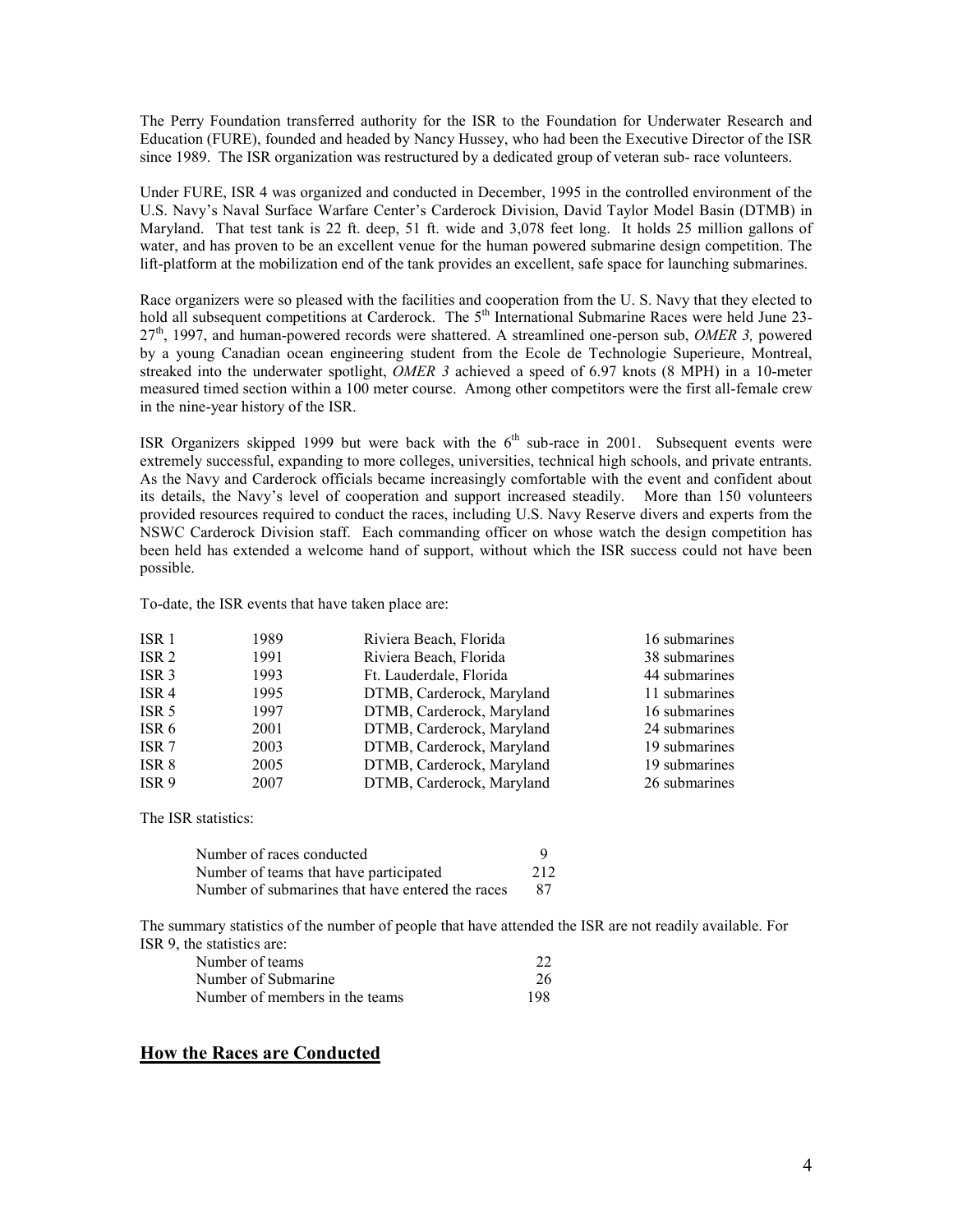## **Committee**

The ISR Executive Committee comprises a Chairman and two Directors, an Advisory Committee, and a Steering Committee. Assisting them are the DTMB Liaison, an Advisory Committee, and the Funding and Budget members. Operationally, there are five groups: Education, Volunteer Coordinator, Administration, Operations, and Judging. Many people hold two or more functional positions. At last count, there are 53 functional positions, and many additional volunteers assisting those functions. The ISR and non-profit FURE sponsoring organization are all volunteer. No volunteer receives compensation for services and time rendered except during race week, when FURE covers the cost of the hotel accommodations for the out of town, indispensable volunteers.

#### **Sponsorship**

Sponsorship is critical. The major sponsor is the US Navy NAVSEA, with the contribution of the Carderock test tank and assisting personnel as well as The US Navy Marine Diving and Salvage Unit (USN MDSU) who supply safety divers and high pressure air charging capabilities. IEEE-OES has continued to be a major sponsor, both with funds and qualified volunteers. Electric Boat Co. is the 3<sup>rd</sup> major sponsor. There are numerous other sponsors and in kind contributors. It is the intent of the ISR to seek major funding from various government agencies interested in the technologies being promoted by the ISR.

#### **Venue**

The races are conducted at NAVSEA, Carderock. The ISR is gratified that the US Navy continues to offer their hospitality with the Carderock test tank and personnel support.

#### **Schedule**

The ISR design competitions are scheduled for the end of June in odd numbered years. Students are out of school and are more readily available to attend the races. Recently, in even-numbered years, a two-day educational workshop has been conducted for interested contestants. There are no plans to change this twoyear cycle schedule.

#### **Interaction with Contestants**

All contestants are directed to interact with the Contestant Liaison for registration, submitting technical reports, and requesting answers to both logistical and technical questions. This single-point-of-contact format has minimized confusion and has established a tight cohesive communications network.

#### **The Competition**

During race week, everybody on the ISR committee knows her or his area of responsibility and limitations of authority. There is only one person in charge of safety in the water, and that is the Dive Supervisor. All activities in the test tank during the competition are under the leadership of the Operations Director. The authority of these two is absolute and final. All functional responsibilities, whether Timing, Registration, Judging, Staff Support, or others, are well defined and executed. The majority of the 70-80 volunteers have been involved with the races for several years.

#### **Documentation**

There are many categories of documentation, and each category has a specific purpose. The Contestant Manual is the handbook for all contestants interested in registering for the ISR. Design-critical limitations are identified; all safety issues are addressed; required medical and release forms are included. The required conduct of operations is specified. The Carderock/DTMB Visit Request forms are included. The people who are points of contact for all functional positions are listed. Also, the milestone chart identifies the due dates of all required deliverables. The Contestant Manual, updated before every new race, is available on the ISR web site to all interested individuals in November prior to the race year.

Photographic documentation is varied. There is underwater video of the submarines on the race course, along with still shots. Topside, video and stills are being taken all the time. After the race, all the photographic documentation is put together in an ISR video. DTMB assisted greatly by generating a DVD of ISR 8. The complete process is in its infancy, but it will get better with every event. The major technical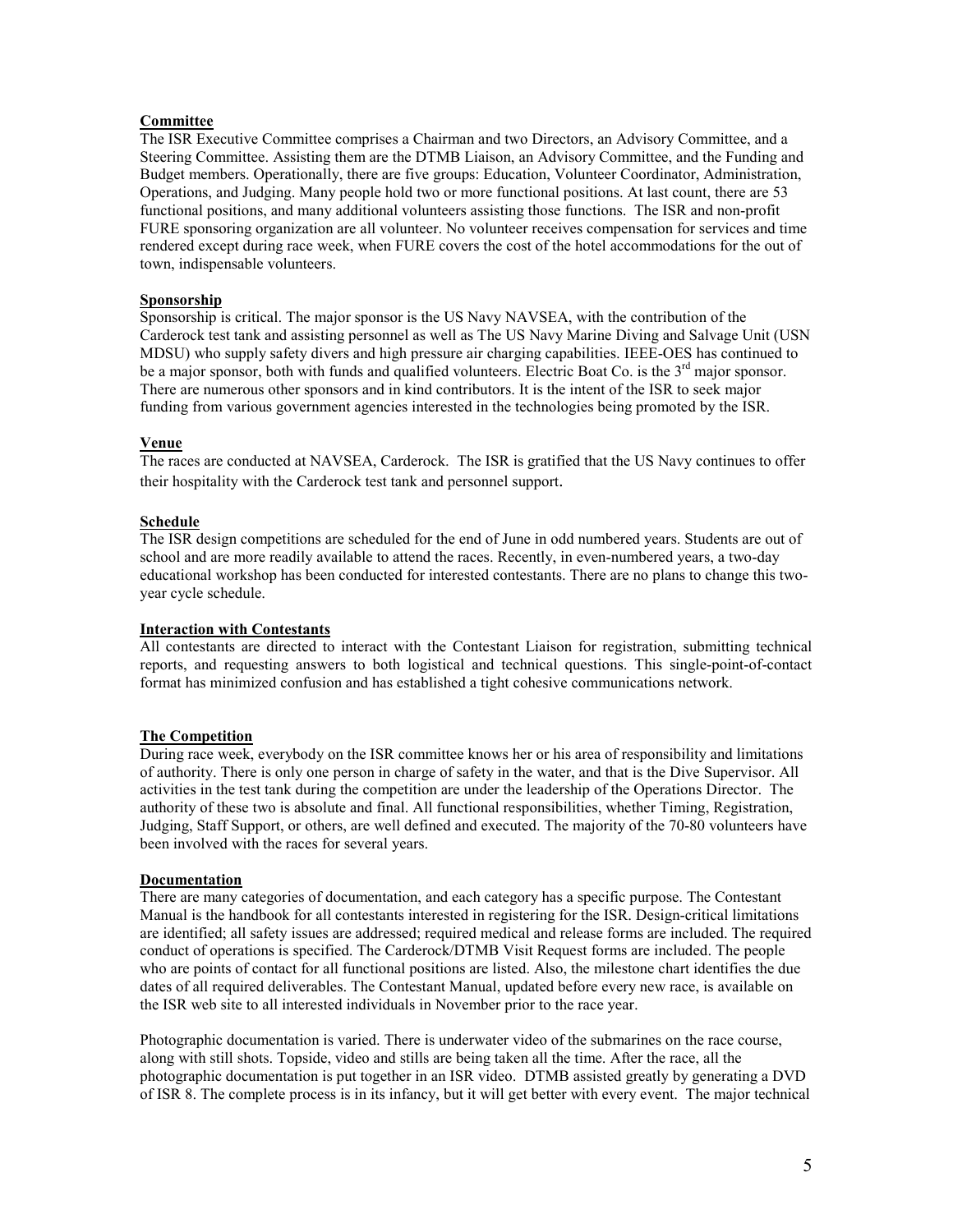documentation items are the team project reports and the executive presentations. The following excerpt from the Contestant Manual defines these reports.

#### **2.10 SUBMISSION OF BASIC DESIGN REPORT**

Each submarine team will be required to submit a basic design report to the ISR judging panel. This report shall completely document the team's efforts in the conception, design, construction, and testing of its submarine. Entry to the races will not be allowed if this document is not presented by the assigned date. There are three reasons for this requirement. The judges will use the design report to determine if the submarine conforms to the design guidelines and rules set forth in this contestant's manual. In addition, they reserve the right to reject from competition any contestant or team whose design or intentions are not in keeping with the honor and tradition of the races. Deficiency in design from the standpoint of crew safety is also cause for rejection.

The report for each submarine is compiled and a compendium produced to provide educational benefit to those interested in human-powered submarine engineering. An award is given to the submarine crew that develops the most complete and informative report for their project, sponsored by Sea Technology magazine. A 20 minute presentation to the judging panel is required. The format of the presentation is conveyed to the contestants participating in the ISR.

 ISR organizers firmly believe that one of the most important aspects of the races is the educational benefit that these reports offer. The ISR Judge can provide a generic outline of the report and 20-minute presentation if requested by a team. Section 3.11 in the Contestant Manual identifies dates of all deliverables, including the date listed for final submission of the basic design report. This allows an opportunity to modify the original design. All modifications are detailed and submitted to the judging panel for review. All reports are copyrighted to the ISR and become the property of the ISR.

#### **Awards**

There are seven award categories. All but one are selected by the Operations and Judging committees. The award for Best Spirit of the Race is selected by the submarine teams themselves. Every competing team is given an ISR participation plaque with a team photo, and a video of their underwater performance.

**Absolute speed award – first, second and third place Fastest speed by category – first, second and third place Innovation – first, second and third place Best use of composites – first, second and third place Best design outline Overall Performance, which is decided by comparing the points of the winners in the above awards to determine the best overall submarine team performance** 

**Best Spirit of the Race**

## **The Education Process**

From the outset, the International Submarine Races are meant to facilitate the education process. The contestants gain invaluable experience in real-world problem situations, and learn how to "fix" things that break or malfunction. They have the opportunity to take theoretical knowledge gained in the classroom and apply it, in multidisciplinary approaches, in the design, construction and operation of a human-powered submersible built from scratch. Programs using such a multidisciplinary, "real-world" approach are not usually found in most of our ocean engineering education programs.

The ISR organization has offered engineering workshops in some even years to provide lectures from marine technology experts, written materials such as samples of drag analysis and propeller design, and details of all the safety issues. Project management is also discussed. Team project funding is presented. Some teams fund their operation with out-of-pocket monies. Others have a dedicated group who pursue funding from many sources. One team was able to obtain \$70,000. In-kind support is quite common. The second day of the workshop features a walk-through of the Carderock tank facility. The ISR and FURE expect to have the workshops available online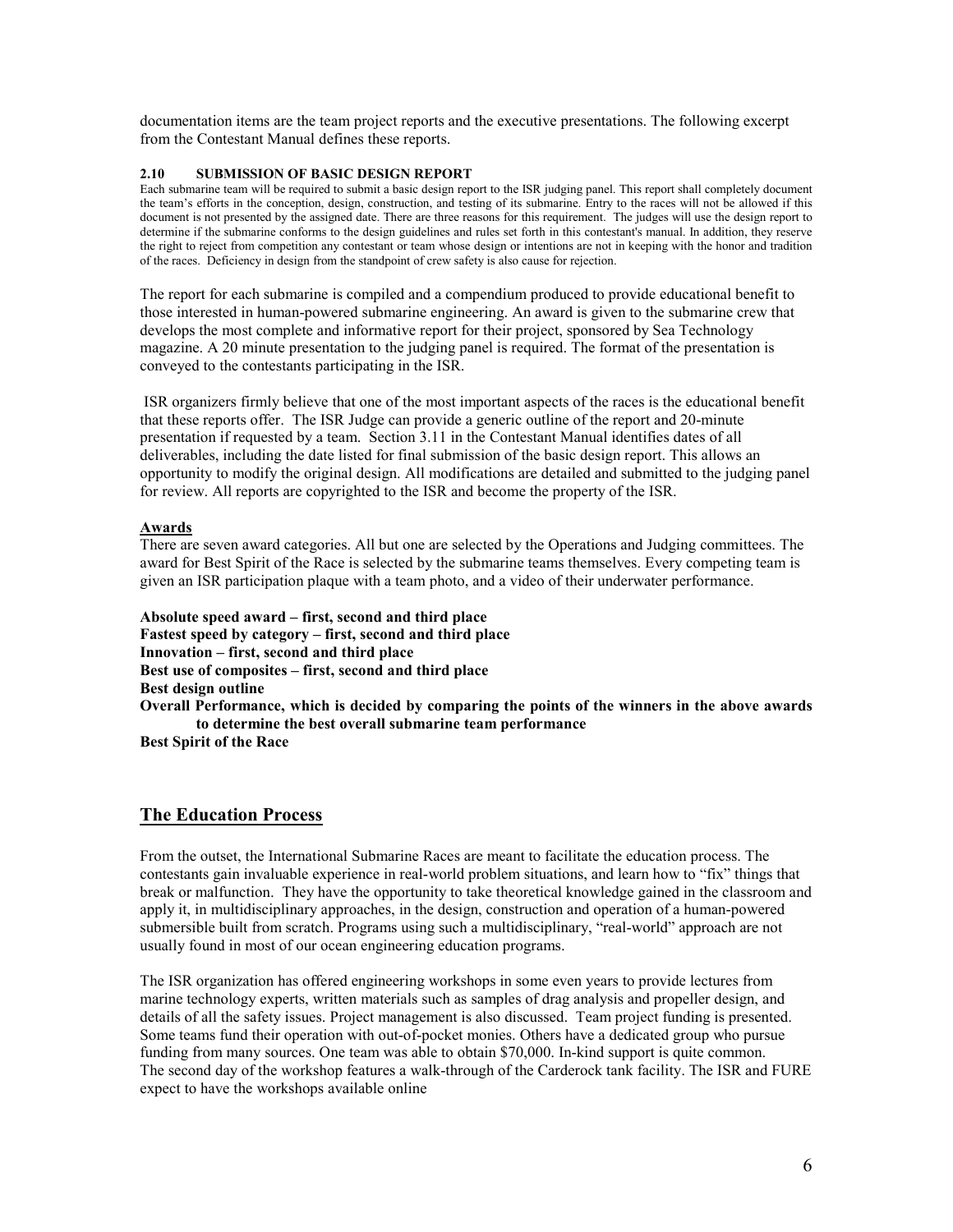Contestants are required to prepare a design report, which is a complete project report defining concept development, feasibility studies, analysis, design, construction, and ergonomics, among other things. In addition to the design report, each team is required to present a 20-minute executive presentation of their project for review by the judges' panel. The object is to convey a top-level overview of their project. The design report and the 20-minute overview are two of the educational products of the ISR. Through them each team is exposed to a valuable professional experience. All team reports and presentations are compiled on one CD that is given to all current and potential future contestants. This practice has helped to improve the technology level exemplified in each race.

The benefits of the competition include the synergy and experience enjoyed by the more than 1,500 ocean engineering, marine technology students who have participated from a diverse group of schools and universities. These young people will benefit from the opportunity to apply what they are learning in a real world environment conducive to problem-solving, while operating a human-powered submarine.

## **The Next 19 Years, and Beyond**

The twentieth anniversary of the ISR will be celebrated at ISR 10, June 21-27, 2009. The competition continues to expand, with more sophisticated technology and innovation producing more efficient humanpowered subs. Winning speeds have gone from 3 + knots, to over 8. What will we see in the future?

We encourage universities to give students credit for their ISR projects, the major portion of which are conducted outside the classroom. The sub races strengthen leadership and management skills necessary for students joining the professional workforce. Hundreds of ISR alumni have entered careers with the U. S. Navy, or become defense contractors, or educators in ocean engineering and naval architecture.

High school teams benefit tremendously as well. The instructor and team leader at Sussex County (N.J.) Technical High School is proud that all five of his graduating seniors this year, who were on their  $9<sup>th</sup> ISR$ submarine team, have been accepted at university engineering programs, some with scholarships. He attributes this change of direction towards additional higher education to the sub-team program. His engineering design class enrollment is now "maxed out." "If you make it fun and interesting, the kids will come and excel."

The FURE and the ISR goal to increase the pool of trained ocean engineers and marine technology experts will help fill the pipeline of America's future needs. We hope to encourage schools and industry to increase participation; industry benefits from this larger pool of talented, motivated graduates to recruit into rewarding careers. The U.S. Navy understands this and materially supports our continued commitment to help make a difference in the level of scientific and technological competence of the next generation.

FURE is developing plans to hold the engineering workshops online, which will eliminate travel expense and allow for more interactive participation by many more students. We will also increase the dissemination of knowledge attained through the competitions. Focusing upon educational outreach, FURE is planning a program where retired human-powered subs are placed in museum and science center exhibits, with story boards and video documentary intended to increase understanding of technology by the general public, with special emphasis on early adolescents. Interesting students as early as middle school can help them decide to pursue math and science curricula in high school, thus preparing them to continue in higher education.

FURE officers and ISR contestant submarine team members participate in marine technology symposia, such as Oceans '08. Power point presentations and exhibits help promote our future growth plans, where the thrust is on science principles and the technology underlying the submarines.